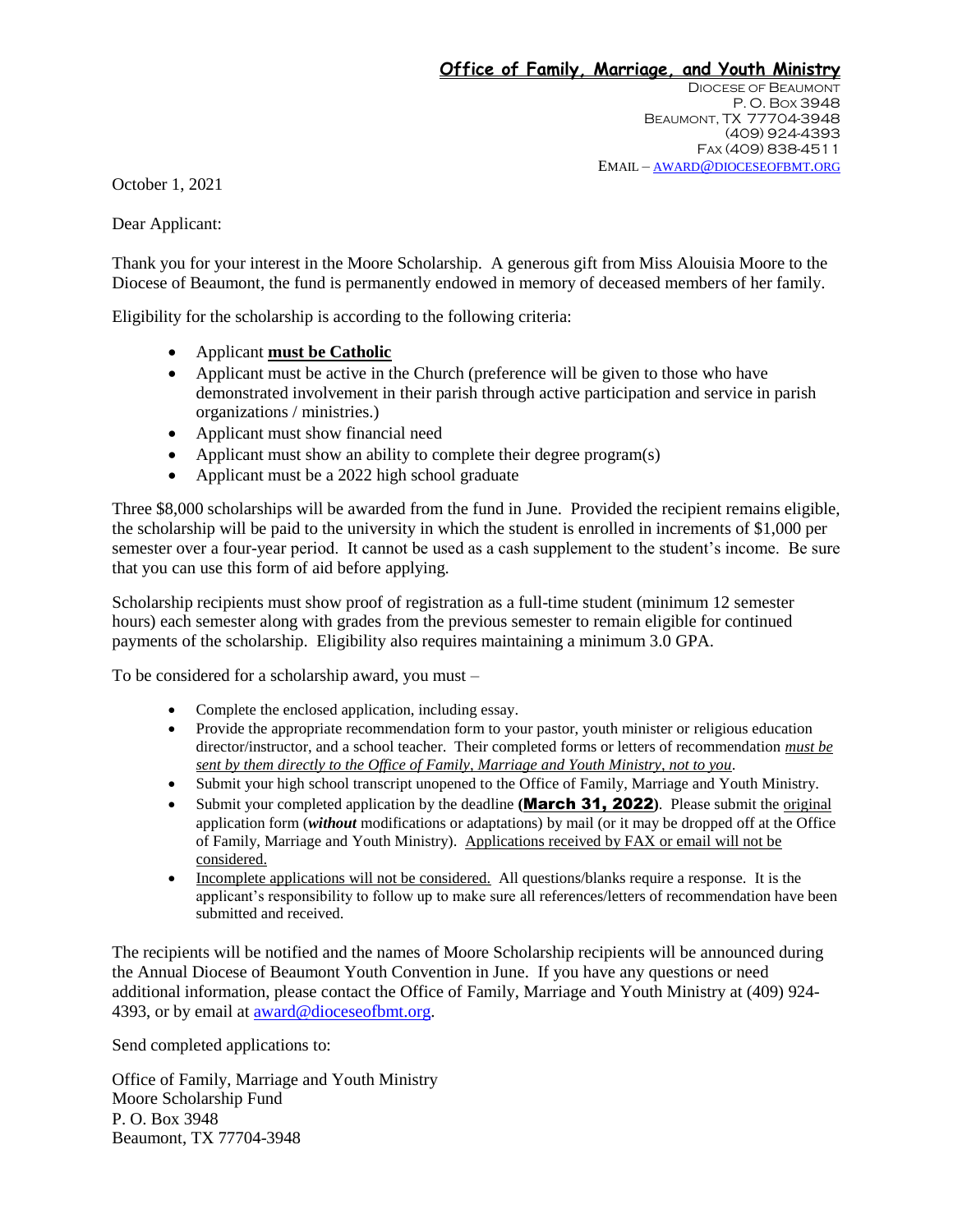Application

 $\overline{\phantom{a}}$ 

|    | <b>Section I</b> Personal Information - To be completed by student. MUST BE TYPED OR PRINTED                                                                                                                                   |                                                  |
|----|--------------------------------------------------------------------------------------------------------------------------------------------------------------------------------------------------------------------------------|--------------------------------------------------|
|    |                                                                                                                                                                                                                                |                                                  |
| 1. |                                                                                                                                                                                                                                |                                                  |
| 2. |                                                                                                                                                                                                                                |                                                  |
|    |                                                                                                                                                                                                                                |                                                  |
| 4. | Date of Birth: $(M/D/Y)$ $\_\_/$ $\_\_/$ 5. Sex: $M \Box F \Box$ 6. Email Address:                                                                                                                                             |                                                  |
| 7. |                                                                                                                                                                                                                                |                                                  |
| 9. | Parents/Guardian Names:                                                                                                                                                                                                        |                                                  |
|    | Father<br>Mother Last, First, Middle                                                                                                                                                                                           | Last, First, Middle                              |
|    | 10. # of Children in Family: $\qquad$ # of college students in family the next school year, including self                                                                                                                     |                                                  |
|    | 11. Father's Occupation:                                                                                                                                                                                                       | Place of Employment:                             |
|    |                                                                                                                                                                                                                                |                                                  |
|    | 13. Guardian's Occupation:                                                                                                                                                                                                     | Place of Employment:                             |
|    | 14. Parental Income (include total earned income, Social Security benefits, AFDC and child support)                                                                                                                            |                                                  |
|    | $\Box$ Less than \$20,000<br>$\Box$ \$20,000-\$34,000                                                                                                                                                                          | $\Box$ \$35,000-\$49,000                         |
|    | $\Box$ \$50,000-\$64,000                                                                                                                                                                                                       | $\Box$ \$65,000-\$79,000 $\Box$ \$80,000-104,000 |
|    | $\Box$ \$105,000-119,000                                                                                                                                                                                                       | $\Box$ \$120,000-\$134,000 $\Box$ \$135,000 +    |
|    | 15. Family Assets (other than the family home. Total to include cash, checking and savings accounts, investments                                                                                                               |                                                  |
|    |                                                                                                                                                                                                                                |                                                  |
|    | 16. Applicant's Income - Last year's earned income                                                                                                                                                                             |                                                  |
|    | Estimated annual earned income as a full-time college student ____________                                                                                                                                                     |                                                  |
|    | 17. Applicant's Assets (total to include cash, checking and savings accounts, trusts and investments) ________                                                                                                                 |                                                  |
|    | Other Assets (total to include other scholarships, grants and student loans)                                                                                                                                                   |                                                  |
|    | 18. Is there any other family or financial information you want the selection committee to take into account? Please                                                                                                           |                                                  |
|    | elaborate: and the contract of the contract of the contract of the contract of the contract of the contract of the contract of the contract of the contract of the contract of the contract of the contract of the contract of |                                                  |
|    |                                                                                                                                                                                                                                |                                                  |
|    |                                                                                                                                                                                                                                |                                                  |
|    |                                                                                                                                                                                                                                |                                                  |
|    |                                                                                                                                                                                                                                |                                                  |
|    |                                                                                                                                                                                                                                |                                                  |
|    | 19. Institutions where applicant has applied and/or been accepted:                                                                                                                                                             |                                                  |
|    | Institution<br>Accepted<br>Institution                                                                                                                                                                                         | Accepted                                         |
|    |                                                                                                                                                                                                                                | $\Box$ Yes $\Box$ No $\Box$ Pending              |
|    | $\Box$ Yes $\Box$ No $\Box$ Pending                                                                                                                                                                                            | $\Box$ Yes $\Box$ No $\Box$ Pending              |
|    |                                                                                                                                                                                                                                |                                                  |
|    | 20. For the university you have selected or anticipate attending, what are the costs of:                                                                                                                                       |                                                  |
|    |                                                                                                                                                                                                                                |                                                  |
|    | Tuition (per semester hour)                                                                                                                                                                                                    | Other fees (per semester)                        |
|    | On-campus housing (per semester)                                                                                                                                                                                               |                                                  |
|    |                                                                                                                                                                                                                                |                                                  |
|    |                                                                                                                                                                                                                                |                                                  |
|    |                                                                                                                                                                                                                                |                                                  |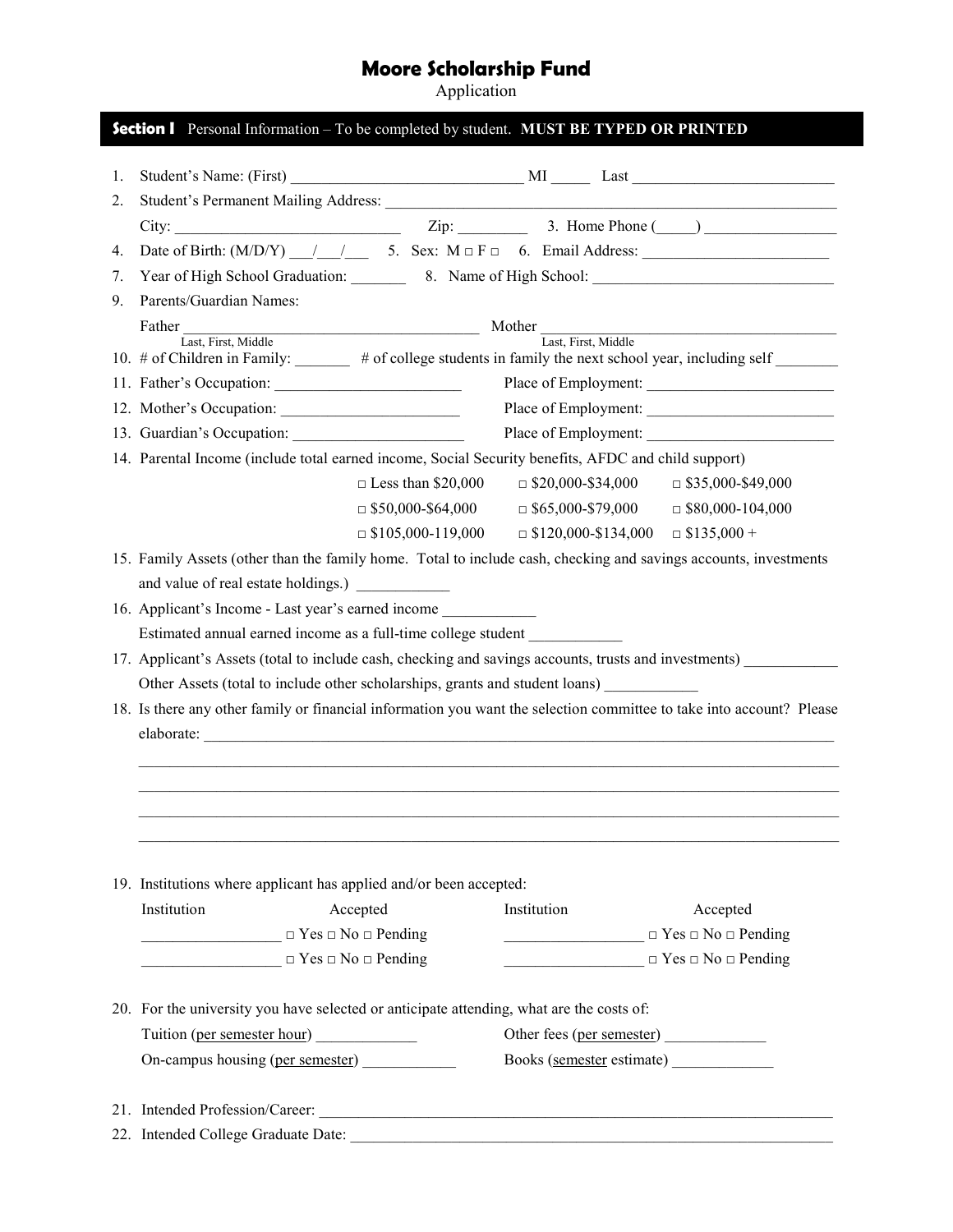#### Section II Academic Information - To be completed by School Counselor. MUST BE TYPED OR PRINTED

AN OFFICIAL HIGH SCHOOL TRANSCRIPT (WITH THE SCHOOL SEAL) INDICATING CLASS RANK AND BOARD SCORES ALONG WITH YEARLY GRADES MUST ACCOMPANY THIS APPLICATION.

|                | 23. Student's highest test scores: | Scholastic Aptitude Test – Verbal                                                                                                                          | Math                           | Writing |
|----------------|------------------------------------|------------------------------------------------------------------------------------------------------------------------------------------------------------|--------------------------------|---------|
|                |                                    | American College Test – Composite Total                                                                                                                    |                                |         |
|                |                                    | 24. Student's cumulative high school rank Out of (Class Size)                                                                                              |                                |         |
|                |                                    | 25. Student's cumulative high school ACADEMIC GPA (unweighted)                                                                                             |                                |         |
|                |                                    | 26. High School Curriculum: $\Box$ College Prep $\Box$ General $\Box$ Vocational $\Box$ Technical $\Box$ Other                                             |                                |         |
|                |                                    | I hereby certify that the information I have entered is true and correct to the best of my<br>knowledge and the student is in good standing in the school. |                                |         |
| School<br>Seal | Signature of School Counselor      |                                                                                                                                                            | Date<br>Counselor Phone Number |         |
|                | Printed Name of School Counselor   |                                                                                                                                                            | <b>Counselor Fax Number</b>    |         |
|                |                                    |                                                                                                                                                            | Email Address                  |         |

#### **Must Have School Seal to Be Valid**

#### **Section III Activity** Information – To be completed by student. **MUST BE TYPED OR PRINTED**

#### **Church Involvement**

Briefly List Church Organizations / Ministries You Have Been Involved with During Your High School Years. Include Any Leadership Positions Held, Ongoing Education / Formation Programs You Have Participated in,

 $\mathcal{L}_\mathcal{L} = \mathcal{L}_\mathcal{L} = \mathcal{L}_\mathcal{L} = \mathcal{L}_\mathcal{L} = \mathcal{L}_\mathcal{L} = \mathcal{L}_\mathcal{L} = \mathcal{L}_\mathcal{L} = \mathcal{L}_\mathcal{L} = \mathcal{L}_\mathcal{L} = \mathcal{L}_\mathcal{L} = \mathcal{L}_\mathcal{L} = \mathcal{L}_\mathcal{L} = \mathcal{L}_\mathcal{L} = \mathcal{L}_\mathcal{L} = \mathcal{L}_\mathcal{L} = \mathcal{L}_\mathcal{L} = \mathcal{L}_\mathcal{L}$ 

\_\_\_\_\_\_\_\_\_\_\_\_\_\_\_\_\_\_\_\_\_\_\_\_\_\_\_\_\_\_\_\_\_\_\_\_\_\_\_\_\_\_\_\_\_\_\_\_\_\_\_\_\_\_\_\_\_\_\_\_\_\_\_\_\_\_\_\_\_\_\_\_\_\_\_\_\_\_\_\_\_\_\_\_\_\_\_\_\_\_\_\_\_\_\_\_\_\_\_\_\_\_\_\_\_\_\_\_\_\_\_\_\_\_\_\_\_

| Name of Club Sponsored by High School<br>(Math Club, Science Club, FTA, NHS, etc) | <b>School Year</b>                     | <b>Major Office Held</b> | <b>Most Significant Contribution</b> |
|-----------------------------------------------------------------------------------|----------------------------------------|--------------------------|--------------------------------------|
|                                                                                   | $\Box$ 9 $\Box$ 10 $\Box$ 11 $\Box$ 12 |                          |                                      |
|                                                                                   | $\Box$ 9 $\Box$ 10 $\Box$ 11 $\Box$ 12 |                          |                                      |
|                                                                                   | $\Box 9 \Box 10 \Box 11 \Box 12$       |                          |                                      |
|                                                                                   | $\Box 9 \Box 10 \Box 11 \Box 12$       |                          |                                      |
|                                                                                   | $\Box 9 \Box 10 \Box 11 \Box 12$       |                          |                                      |
|                                                                                   |                                        |                          |                                      |

| <b>Major Office Held</b> | <b>Most Significant Contribution</b> |
|--------------------------|--------------------------------------|
|                          |                                      |
|                          |                                      |
|                          |                                      |
|                          |                                      |
|                          |                                      |
|                          |                                      |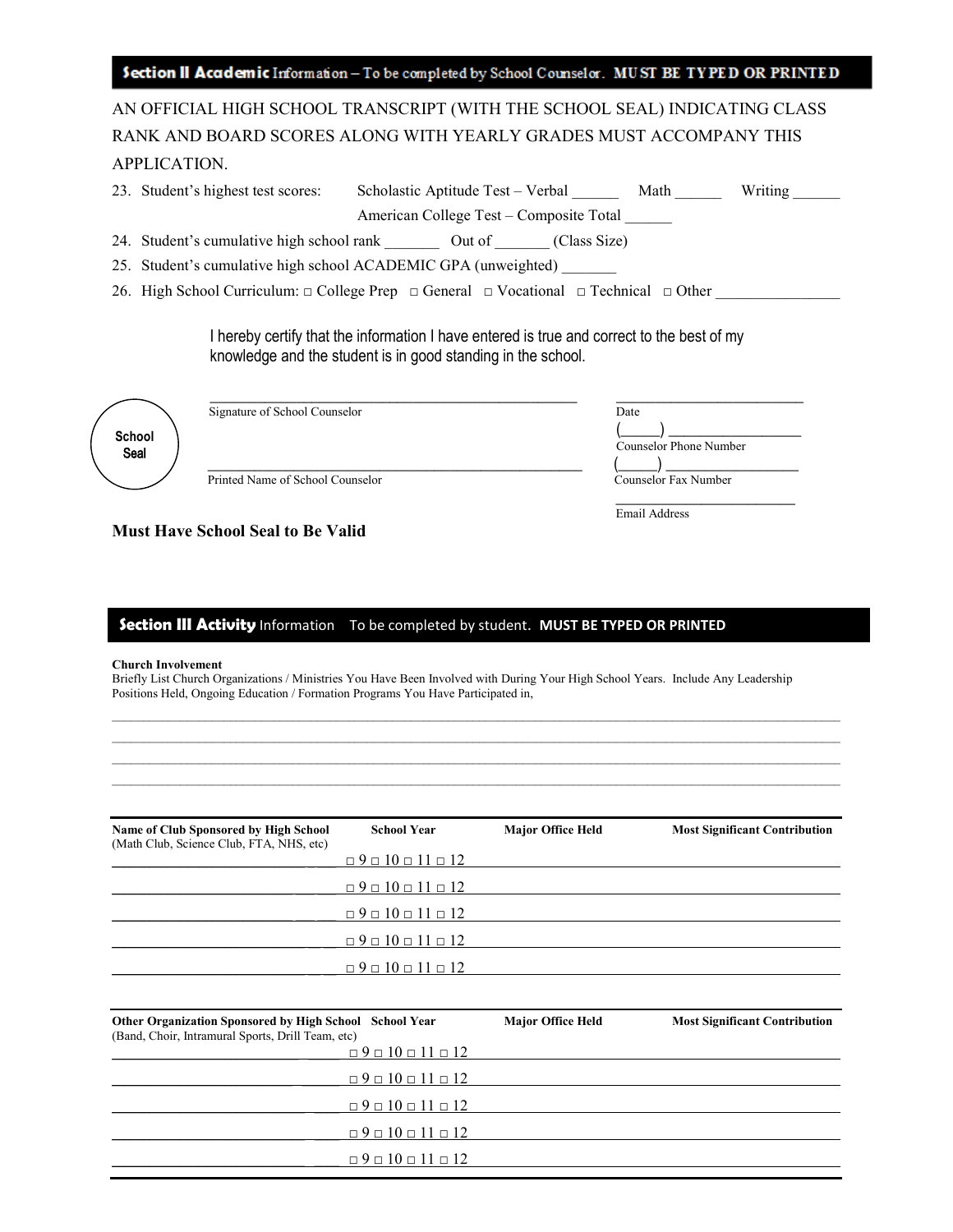| <b>WORK EXPERIENCE</b>                                                             |                                                                               |  |
|------------------------------------------------------------------------------------|-------------------------------------------------------------------------------|--|
| <b>SCHOOL YEAR</b><br>Year / Employer / Length of Employment / Avg. Hours per Week | <b>SUMMER</b><br>Year / Employer / Length of Employment / Avg. Hours per Week |  |
|                                                                                    |                                                                               |  |
|                                                                                    |                                                                               |  |
| <b>COMMUNITY SERVICE / VOLUNTEER WORK</b>                                          |                                                                               |  |

**Year / Organization/Activity / Length of Service \_\_\_\_\_\_\_\_\_\_\_\_\_\_\_\_\_\_\_\_\_\_\_\_\_\_\_\_\_\_\_\_\_\_\_\_\_\_\_\_\_\_\_\_\_\_\_\_\_\_\_\_\_\_\_\_\_\_\_\_\_\_\_\_\_\_\_\_\_\_\_\_\_\_\_\_\_\_\_\_\_\_\_\_\_\_\_\_\_\_\_\_\_\_\_\_\_\_\_\_\_\_\_\_\_\_\_\_\_\_\_\_\_\_\_\_\_**

#### **HONORS / RECOGNITIONS / ACHIEVEMENTS**

**\_\_\_\_\_\_\_\_\_\_\_\_\_\_\_\_\_\_\_\_\_\_\_\_\_\_\_\_\_\_\_\_\_\_\_\_\_\_\_\_\_\_\_\_\_\_\_\_\_\_\_\_\_\_\_\_\_\_\_\_\_\_\_\_\_\_\_\_\_\_\_\_\_\_\_\_\_\_\_\_\_\_\_\_\_\_\_\_\_\_\_\_\_\_\_\_\_\_\_\_\_\_\_\_\_\_\_\_\_\_\_\_\_\_\_\_\_ \_\_\_\_\_\_\_\_\_\_\_\_\_\_\_\_\_\_\_\_\_\_\_\_\_\_\_\_\_\_\_\_\_\_\_\_\_\_\_\_\_\_\_\_\_\_\_\_\_\_\_\_\_\_\_\_\_\_\_\_\_\_\_\_\_\_\_\_\_\_\_\_\_\_\_\_\_\_\_\_\_\_\_\_\_\_\_\_\_\_\_\_\_\_\_\_\_\_\_\_\_\_\_\_\_\_\_\_\_\_\_\_\_\_\_\_\_ \_\_\_\_\_\_\_\_\_\_\_\_\_\_\_\_\_\_\_\_\_\_\_\_\_\_\_\_\_\_\_\_\_\_\_\_\_\_\_\_\_\_\_\_\_\_\_\_\_\_\_\_\_\_\_\_\_\_\_\_\_\_\_\_\_\_\_\_\_\_\_\_\_\_\_\_\_\_\_\_\_\_\_\_\_\_\_\_\_\_\_\_\_\_\_\_\_\_\_\_\_\_\_\_\_\_\_\_\_\_\_\_\_\_\_\_\_ \_\_\_\_\_\_\_\_\_\_\_\_\_\_\_\_\_\_\_\_\_\_\_\_\_\_\_\_\_\_\_\_\_\_\_\_\_\_\_\_\_\_\_\_\_\_\_\_\_\_\_\_\_\_\_\_\_\_\_\_\_\_\_\_\_\_\_\_\_\_\_\_\_\_\_\_\_\_\_\_\_\_\_\_\_\_\_\_\_\_\_\_\_\_\_\_\_\_\_\_\_\_\_\_\_\_\_\_\_\_\_\_\_\_\_\_\_**

| Any Special Recognitions, Academic Honors, or Other Special Achievements for Which You Have Been Singled Out. |      |                                                       |  |  |  |
|---------------------------------------------------------------------------------------------------------------|------|-------------------------------------------------------|--|--|--|
| Recognition                                                                                                   | Year | Describe What You Did to Earn The Honor / Recognition |  |  |  |
|                                                                                                               |      |                                                       |  |  |  |
|                                                                                                               |      |                                                       |  |  |  |
|                                                                                                               |      |                                                       |  |  |  |
|                                                                                                               |      |                                                       |  |  |  |
|                                                                                                               |      |                                                       |  |  |  |

#### **Section IV Essay** – To be completed by student. **MUST BE TYPED / PRINTED OUT**

Write a one-page essay about your involvement in your parish, reflecting on your experience as a young member of the Church, ways you have been active in a ministry or ministries, and how you feel your involvement has made you a better Catholic and will help you live a Catholic Christian life. Attach it to your completed application.

**Deadline: March 31, 2022** Send Completed Application to:

**Office of Family, Marriage and Youth Ministry / Moore Scholarship Fund / P O Box 3948 / Beaumont, TX / 77704-3948**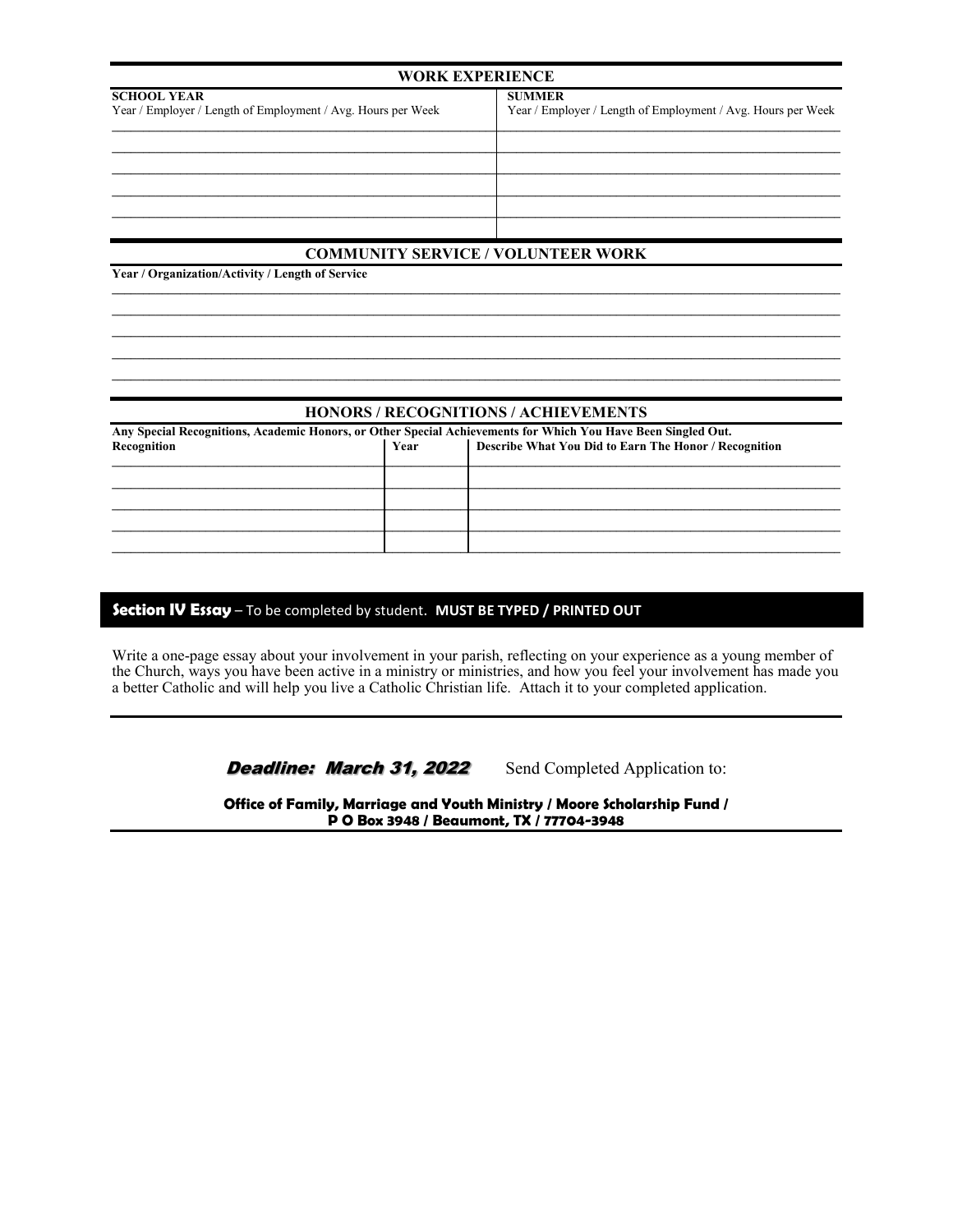|    |                                                                                                                               | Applicant's Name |              |  |
|----|-------------------------------------------------------------------------------------------------------------------------------|------------------|--------------|--|
|    | Your Name                                                                                                                     |                  |              |  |
|    |                                                                                                                               |                  | $City$ $Zip$ |  |
|    |                                                                                                                               |                  |              |  |
| 1. |                                                                                                                               |                  |              |  |
|    | In what ways has the applicant been involved in and contributed to the life of your parish community and / or<br>the diocese? |                  |              |  |
|    |                                                                                                                               |                  |              |  |
|    |                                                                                                                               |                  |              |  |
|    |                                                                                                                               |                  |              |  |
|    |                                                                                                                               |                  |              |  |
|    |                                                                                                                               |                  |              |  |
|    |                                                                                                                               |                  |              |  |
|    |                                                                                                                               |                  |              |  |
|    |                                                                                                                               |                  |              |  |
|    |                                                                                                                               |                  |              |  |
|    | Is the applicant, to the best of your knowledge, regular in attending weekly Mass?                                            |                  |              |  |
|    | In your experience with him/her, how observable are the applicant's Christian values in their choices, actions,               |                  |              |  |
|    |                                                                                                                               |                  |              |  |
|    |                                                                                                                               |                  |              |  |
|    |                                                                                                                               |                  |              |  |
|    |                                                                                                                               |                  |              |  |

Office of Family, Marriage and Youth Ministry / Moore Scholarship Fund /<br>P O Box 3948 / Beaumont, TX / 77704-3948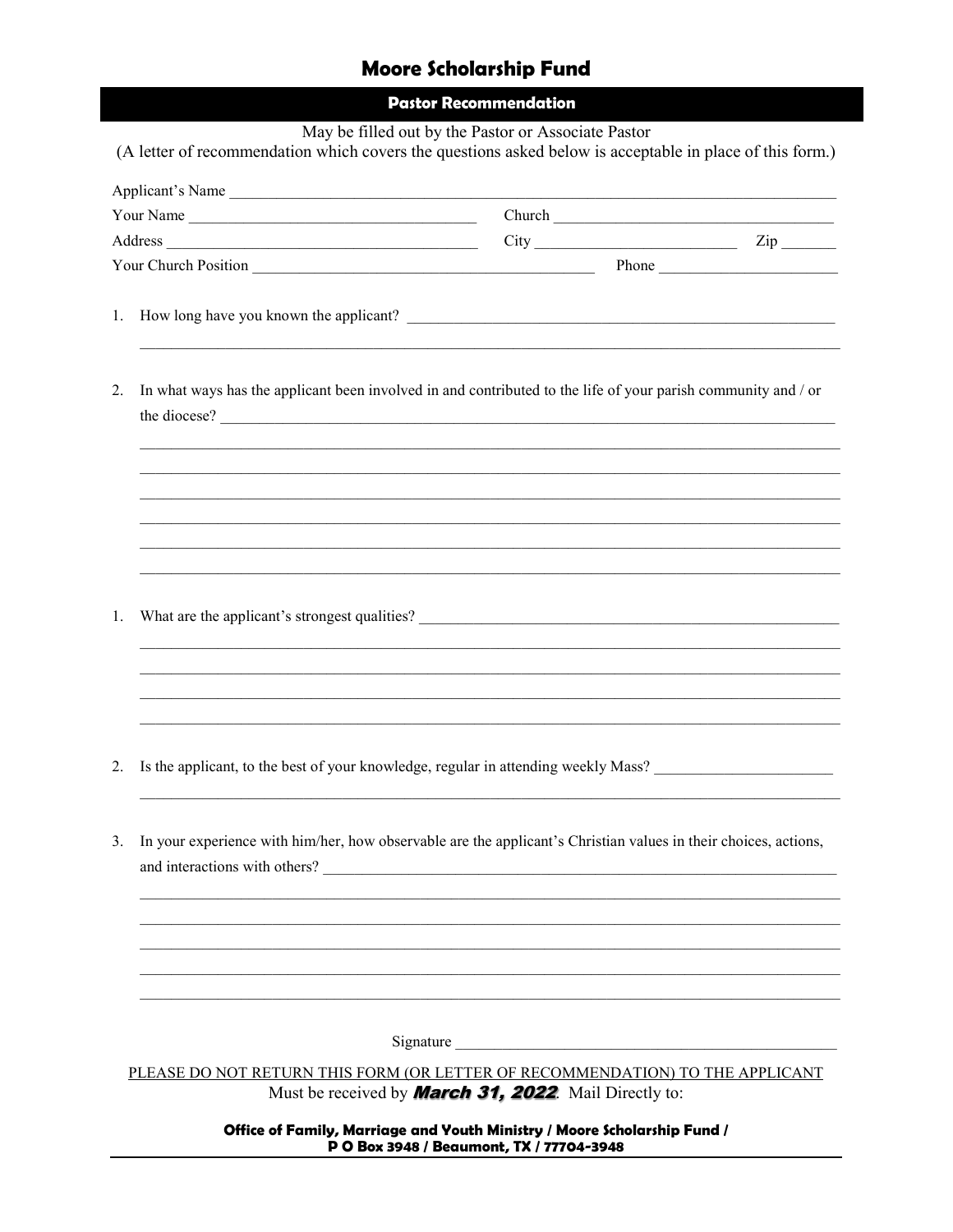### **School Teacher Recommendation**

(A letter of recommendation which covers the questions asked below is acceptable in place of this form.)

|    | Applicant's Name                                                                                                                                 |                                                               |              |  |  |  |
|----|--------------------------------------------------------------------------------------------------------------------------------------------------|---------------------------------------------------------------|--------------|--|--|--|
|    | Your Name                                                                                                                                        |                                                               | School       |  |  |  |
|    |                                                                                                                                                  |                                                               | $City$ $Zip$ |  |  |  |
|    |                                                                                                                                                  |                                                               |              |  |  |  |
| 1. |                                                                                                                                                  |                                                               |              |  |  |  |
| 2. | In what ways has the applicant been involved in and contributed to the life of the school community?                                             |                                                               |              |  |  |  |
|    |                                                                                                                                                  |                                                               |              |  |  |  |
| 3. |                                                                                                                                                  |                                                               |              |  |  |  |
|    |                                                                                                                                                  |                                                               |              |  |  |  |
| 4. | What is your impression of the applicant's attitude about/commitment to furthering his/her education?                                            |                                                               |              |  |  |  |
| 5. | In your experience with him/her, how observable are the applicant's Christian values in their choices, actions,<br>and interactions with others? |                                                               |              |  |  |  |
|    |                                                                                                                                                  |                                                               |              |  |  |  |
|    |                                                                                                                                                  | Signature                                                     |              |  |  |  |
|    | PLEASE DO NOT RETURN THIS FORM (OR LETTER OF RECOMMENDATION) TO THE APPLICANT                                                                    | Must be received by <b>March 31, 2022</b> . Mail Directly to: |              |  |  |  |

Office of Family, Marriage and Youth Ministry / Moore Scholarship Fund /<br>P O Box 3948 / Beaumont, TX / 77704-3948